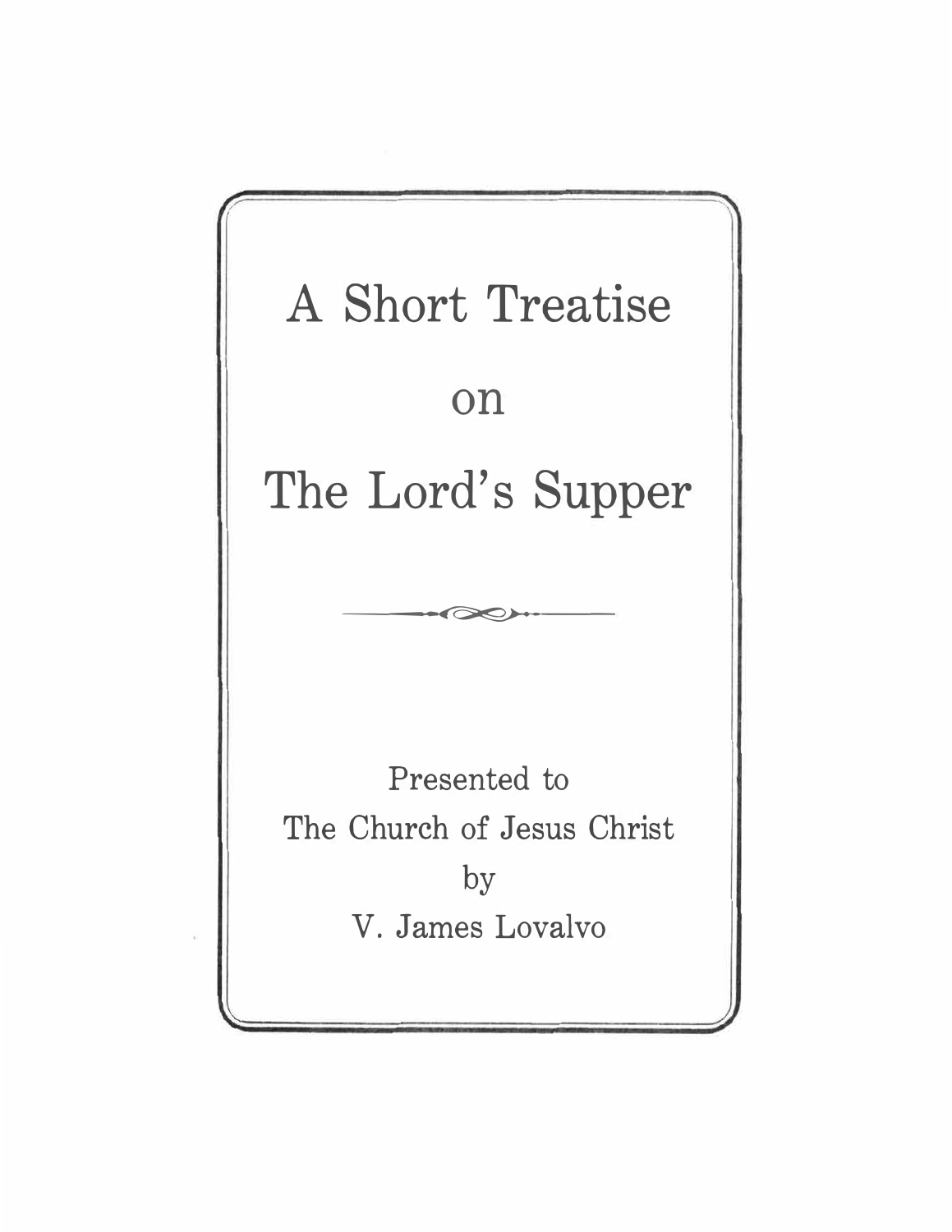# **CONTENTS**

| In Remembrance of His Body and Blood  1                                                               |  |
|-------------------------------------------------------------------------------------------------------|--|
| The Lord's Body $\dots \dots \dots \dots \dots \dots \dots \dots \dots \dots \dots \dots \dots \dots$ |  |
| Partaking of the Lord's Supper Unworthily . 6                                                         |  |
|                                                                                                       |  |
| Little Children Excluded  12                                                                          |  |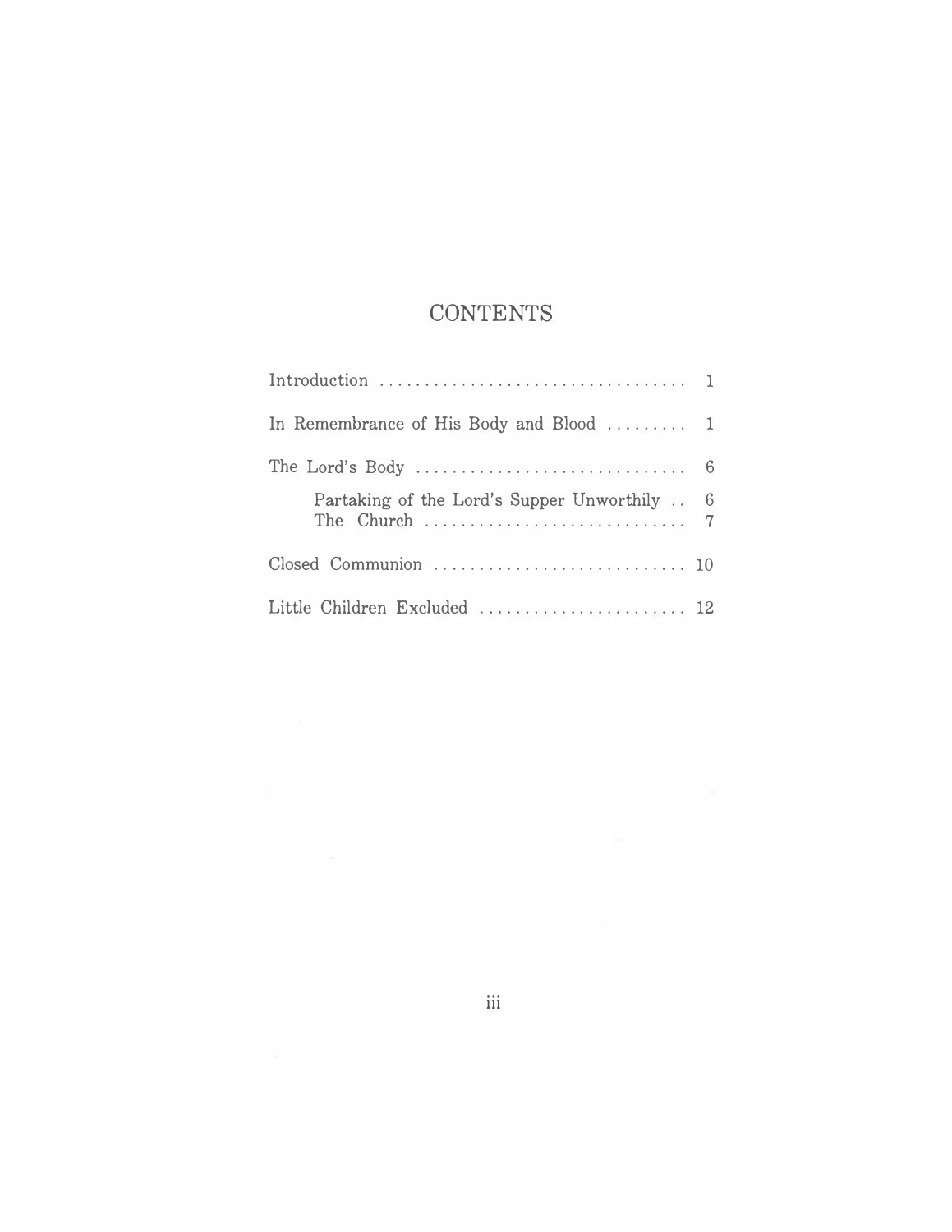# THE LORD'S SUPPER

#### INTRODUCTION

In this article The Church of Jesus Christ presents its views on various aspects of the Lord's Supper. First, comments are made on eating bread and drinking wine in remembrance of the sacrifice Jesus made on Calvary for the sins of the world. Second, a caution is expressed about the penalty involved for partaking of the Lord's Supper unworthily. Third, the Body of Christ is seen as the Church composed of those who have taken upon them the name of Jesus Christ by the four progressive steps of faith, repentance, baptism, and the laying on of hands for the reception of the Holy Spirit, executed by men who have received divine authority from the Lord. Fourth, the practice of closed communion is explained, including the exclusion of children from the Lord's Supper.

# IN REMEMBRANCE OF HIS BODY AND BLOOD

Jesus Christ established the doctrine of the *Lord's Supper* prior to His death, and instituted it as a memorial to His flesh and blood (His body), which was going to be offered as the ultimate sacrifice on Calvary's cross. On the night when he ate the Last Supper with His Apostles, ". . . he took bread, and gave thanks, and brake it, and gave unto them, saying, This is my body which is given for you: this do in remembrance of me. Likewise also the cup after supper, saying, This cup is the new testament in my blood, which is shed for you" (Luke 22:19-20).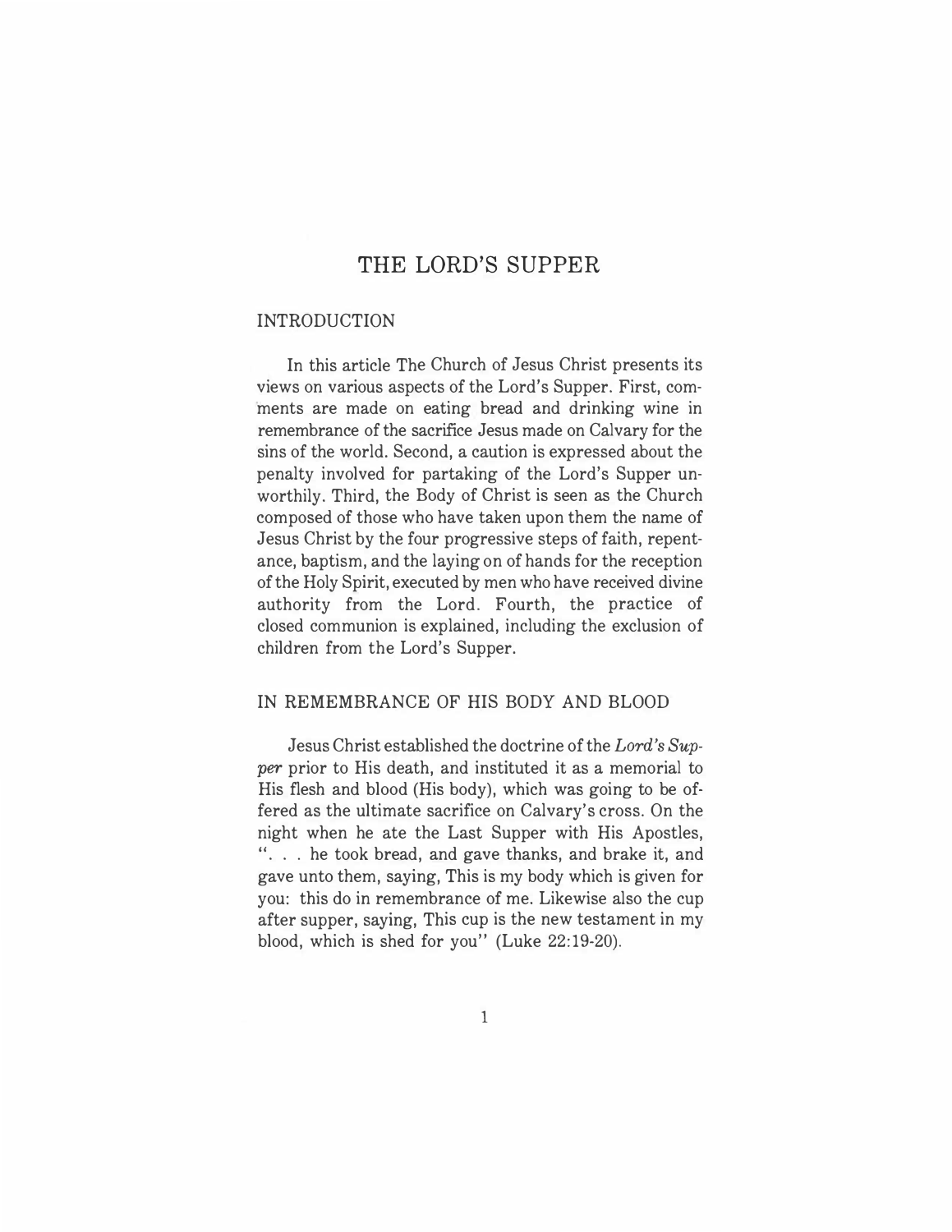On a prior occasion He explained the symbolic meaning of His body and blood when He said to the multitude:

I am the living bread which came down from heaven: if any man eat of this bread, he shall live for ever: and the bread that I will give is my flesh, which I will give for the life of the world. The Jews therefore strove among themselves, saying, How can this man give us his flesh to eat? Then Jesus said unto them, Verily, verily, I say unto you, Except ye eat the flesh of the Son of man, and drink his blood, ye have no life in you. Whoso eateth my flesh, and drinketh my blood, hath eternal life; and I will raise him up at the last day. For my flesh is meat indeed, and my blood is drink indeed. He that eateth my flesh, and drinketh my blood, dwelleth in me, and I in him. As the living Father hath sent me, and I live by the Father: so he that eateth me, even he shall live by me. This is that bread which came down from heaven: not as your fathers did eat manna, and are dead; he that eateth of this bread shall live for ever (John 6:51-58).

When Jesus visited the Nephites on the land of America, He gave them the sacrament of bread and wine in commemoration of His body and blood. His commandment to them was:

And this shall ye always observe to do, even as I have done, even as I have broken bread and blessed it and given it unto you. And this shall ye do in remembrance of my body, which I have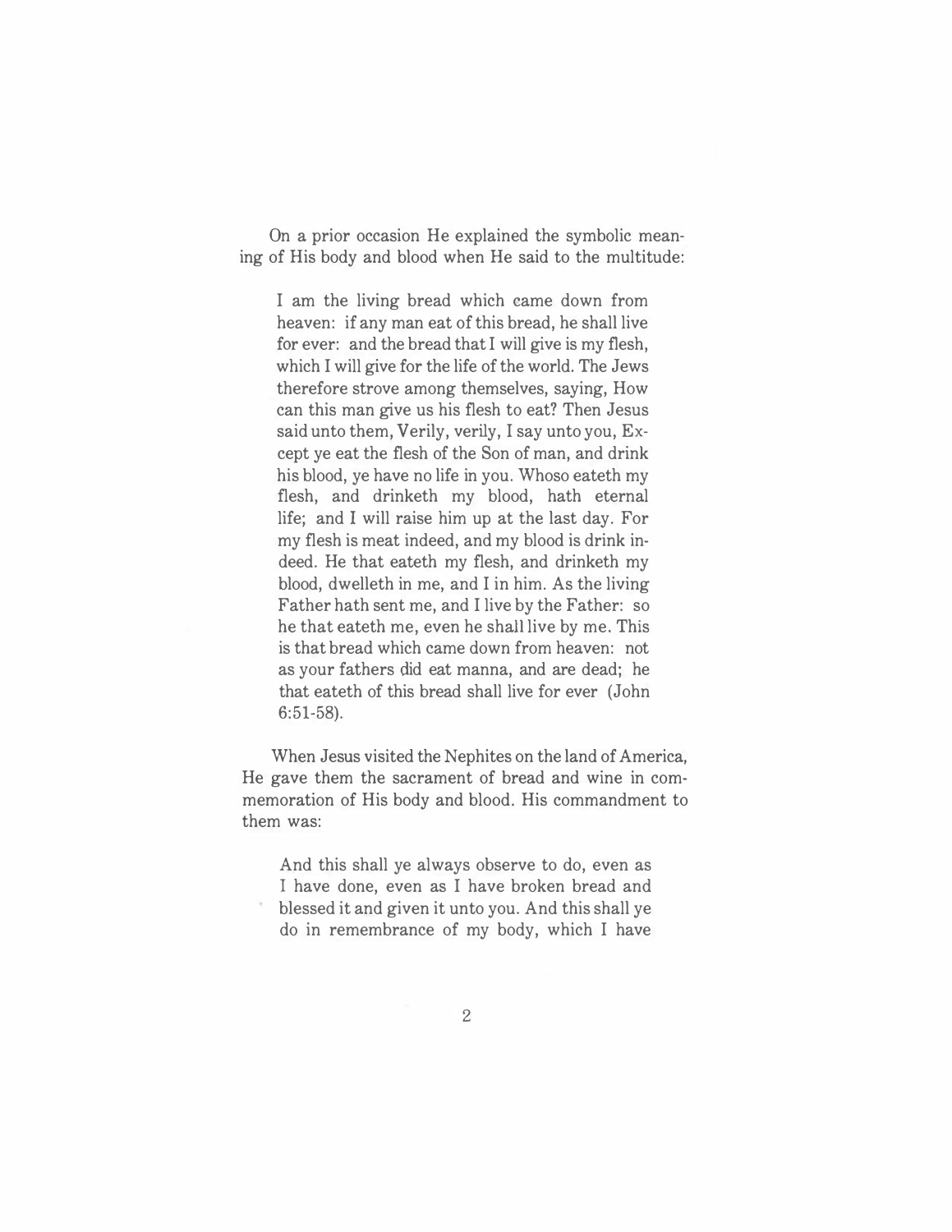shown unto you. And it shall be a testimony unto the Father that ye do always remember me. And if ye do always remember me ye shall have my Spirit to be with you. And it came to pass that when he said these words, he commanded his disciples that they should take of the wine of the cup and drink of it, and that they should also give unto the multitude that they might drink of it. And it came to pass that they did so, and did drink of it and were filled; and they gave unto the multitude, and they did drink, and they were filled. And when the disciples had done this, Jesus said unto them, Blessed are ye for this thing which ye have done, for this is fulfilling my commandments, and this doth witness unto the Father that ye are willing to do that which I have commanded you. And this shall ye always do to those who repent and are baptized in my name; and ye shall do it in remembrance of my blood, which I have shed for you, that ye may witness unto the Father that ye do always remember me. And if ye do always remember me ye shall have my Spirit to be with you. And I give unto you a commandment that ye shall do these things. And if ye shall always do these things blessed are ye, for ye are built upon my rock (III Nephi 18:6-12).

From the foregoing, some very important reasons are derived for administering and receiving the Lord's Supper. It is to be done in remembrance of Christ's body and blood, to bear testimony to the Father that we will always remember Him and that we may witness unto the Father that we are willing to do that which He has commanded us.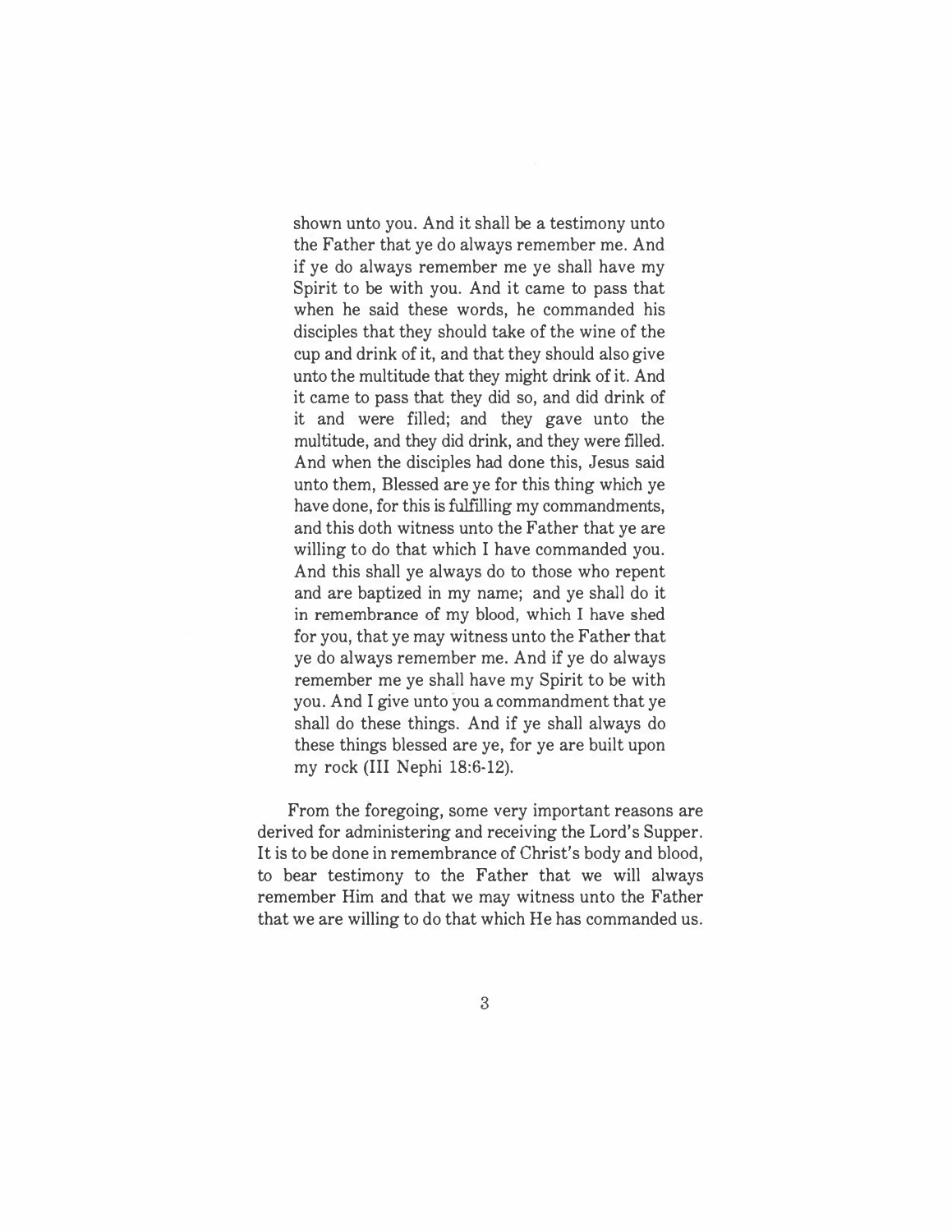Moreover, the benefits of administering and partaking of the Lord's Supper were told to the Nephites when He said unto them, "He that eateth this bread eateth of my body to his soul; and he that drinketh of this wine drinketh of my blood to his soul; and his soul shall never hunger nor thirst, but shall be filled" (III Nephi 20:8). The Book of Mormon records that during His stay with the Nephites, Jesus administered bread and wine to them twice. On one occasion the people brought bread and wine; but on the other they brought neither bread nor wine, however, Jesus Christ gave them bread to eat and wine to drink-a miraculous event (III Nephi 20:1-8). It is also recorded, "And they did meet together oft to partake of bread and wine, in remembrance of the Lord Jesus" (Moroni 6:6). The procedures that were used and the prayers that were offered in the administering of the Lord's Supper on this land of America among the Nephites are so beautiful and so significant that it is appropriate that they also be cited:

The manner of their elders and priests administering the flesh and blood of Christ unto the church; and they administered it according to the commandments of Christ; wherefore we know the manner to be true; and the elder or priest did administer it-And they did kneel down with the church, and pray to the Father in the name of Christ, saying: 0 God, the Eternal Father, we ask thee in the name of thy Son, Jesus Christ, to bless and sanctify this bread to the souls of all those who partake of it; that they may eat in remembrance of the body of thy Son, and witness unto thee, 0 God, the Eternal Father, that they are willing to take upon them the name of thy Son, and always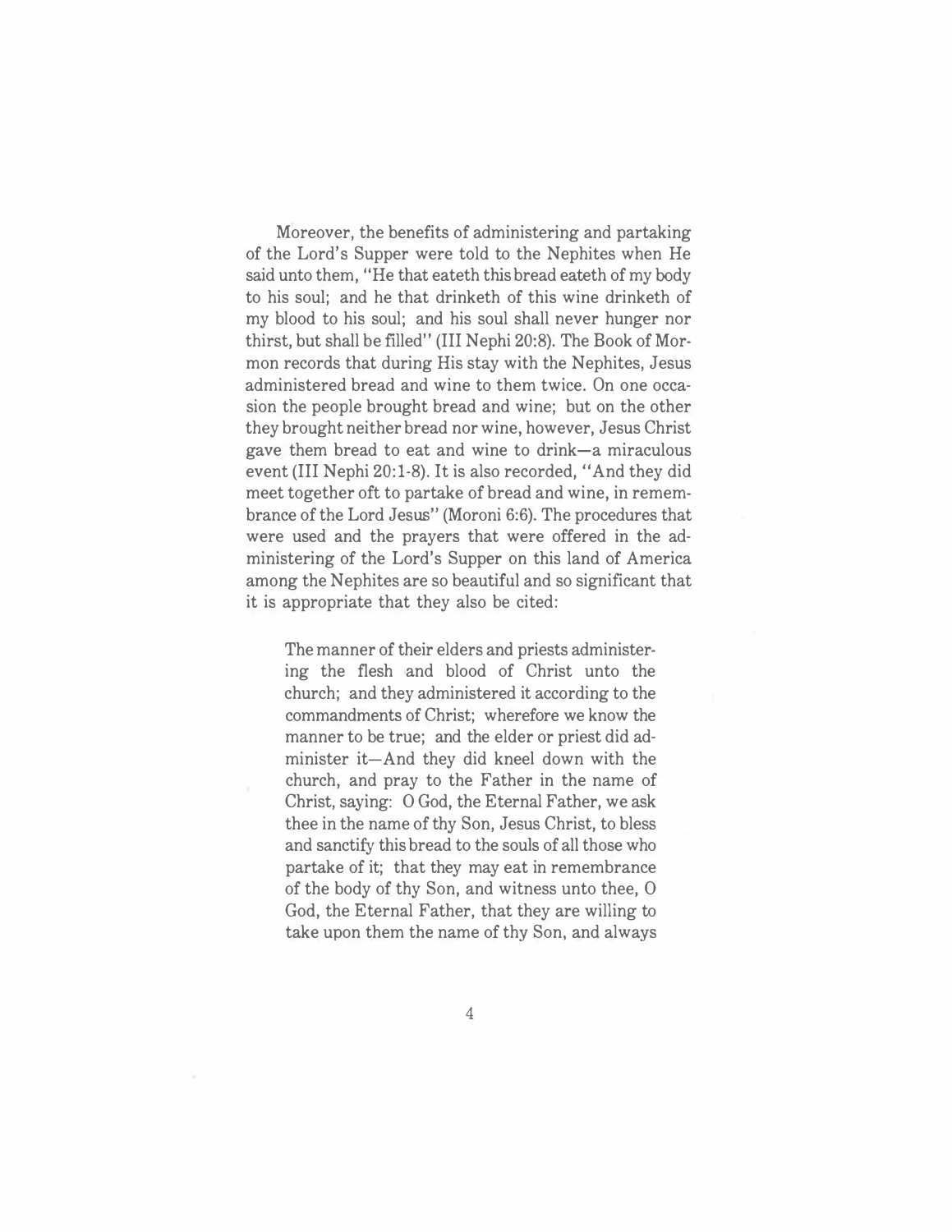remember him, and keep his commandments which he hath given them, that they may always have his Spirit to be with them. Amen.

The manner of administering the wine-Behold, they took the cup, and said: 0 God, the Eternal Father, we ask thee, in the name of thy Son, Jesus Christ, to bless and sanctify this wine to the souls of all those who drink of it, that they may do it in remembrance of the blood of thy Son, which was shed for them; that they may witness unto thee, 0 God, the Eternal Father, that they do always remember him, that they may have his Spirit to be with them. Amen (Moroni chapters 4 and 5).

Please note: The above prayers were not (and are not) intended to be recited verbatim.

Likewise, Paul the Apostle, speaking by revelation given to him concerning the Lord's Supper, said to the Corinthians, "For I have received of the Lord that which also I delivered unto you, That the Lord Jesus the same night in which he was betrayed took bread: And when he had given thanks, he brake it, and said, Take, eat: this is my body, which is broken for you: this do in remembrance of me. After the same manner also he took the cup, when he had supped, saying, This cup is the new testament in my blood: this do ye, as oft as ye drink it, in remembrance of me. For as often as ye eat this bread, and drink this cup, ye do shew the Lord's death till he come" (I Corinthians 11:23-26).

Therefore, according to the above scriptures, we ex-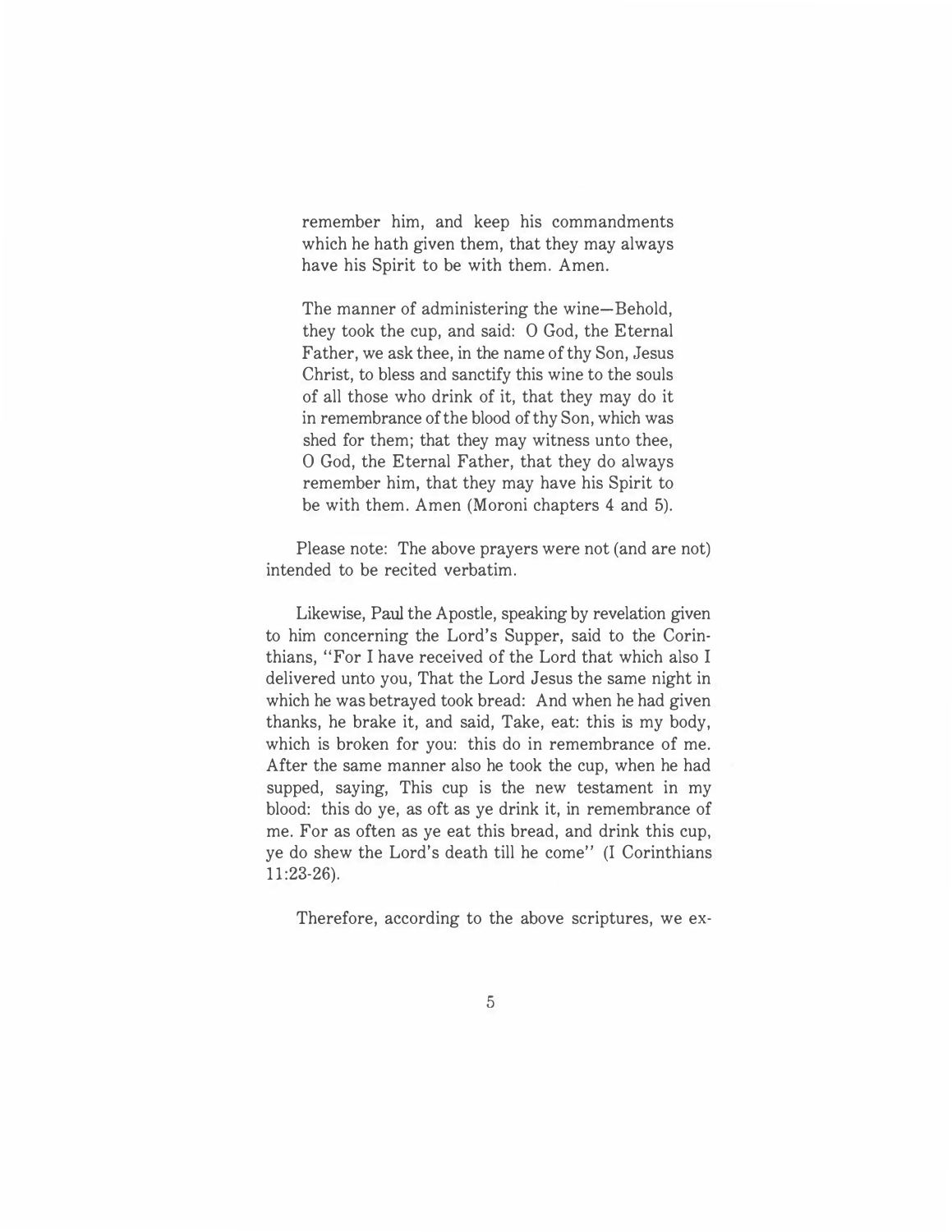perience a very beautiful and solemn blessing when we partake of the Lord's Supper. It enhances us spiritually; it satisfies our souls so that we no longer hunger or thirst; and it assures us that the Lord's Spirit will always be with us when we do so worthily.

### THE LORD'S BODY

#### PARTAKING OF THE LORD'S SUPPER UNWORTHILY

The Apostle Paul certainly had good reasons for exhorting the saints of Corinth to *discern* the Lord's body. He warned them that there is a penalty for not discerning the Lord's body when he wrote:

Wherefore, whosoever shall eat this bread, and drink this cup of the Lord unworthily, shall be guilty of the body and blood of the Lord. But let a man examine himself, and so let him eat of that bread, and drink of that cup. For he that eateth and drinketh unworthily eateth and drinketh damnation to himself, not discerning the Lord's body (I Corinthians 11:27-29).

According to Paul, *not discerning the Lord's body* means that one does not fully comprehend the sanctity and the meaning of the Lord's Supper, nor the holiness attributed to it; which Supper is to be taken with all due honor and respect to the Lord Jesus Christ. The Lord's Supper must be taken in memory of His body and blood which was offered as a sacrifice for the human family.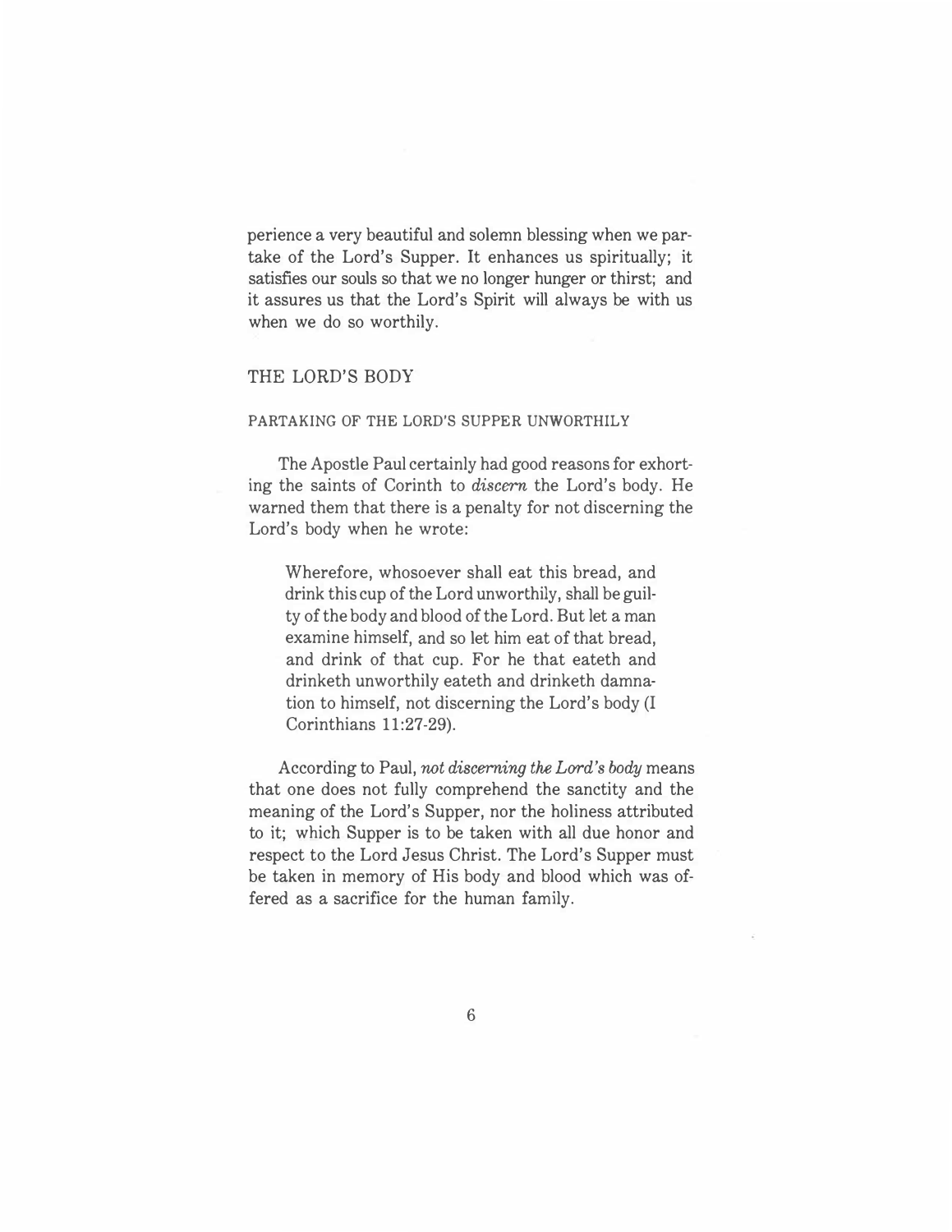It should be understood then, that if we partake of the Lord's Supper unworthily, we shall suffer the consequences of weakness, deprivation of the Spirit of God, and possible sleep (death). On the other hand, if we partake of the Lord's Supper worthily, we shall enjoy the blessings of the Lord, be filled with His Holy Spirit, and have His life within us. Thus, it was necessary for the Apostle Paul to admonish the Corinthians, "But let a man examine himself, and so let him eat of that bread, and drink of that cup" (I Corinthians 11:28).

#### THE CHURCH

In addition to being able to discern the Lord's body in terms of comprehending the sacredness of the Lord's Supper, discerning the Lord's body also means to understand the structure, organization, and government of the Church of which He is the Head. Apparently there were some saints who did not thoroughly understand the true significance of being part and particle of the body of Our Lord Jesus Christ. For he wrote to the Ephesians, Romans, and Corinthians in great detail concerning the church as the Body of Christ metaphorically.

To the Ephesians he said, "And has put all things under his feet and gave him to be the head over all things to the church, which is his body, the fullness of him that filleth all in all" (Ephesians 1:22-23). In a similar vein, he wrote to the Romans saying, "For as we have many members in one body and all members have not the same office: so we, being many, are one body in Christ, and every one members one of another" (Romans 12:4-5).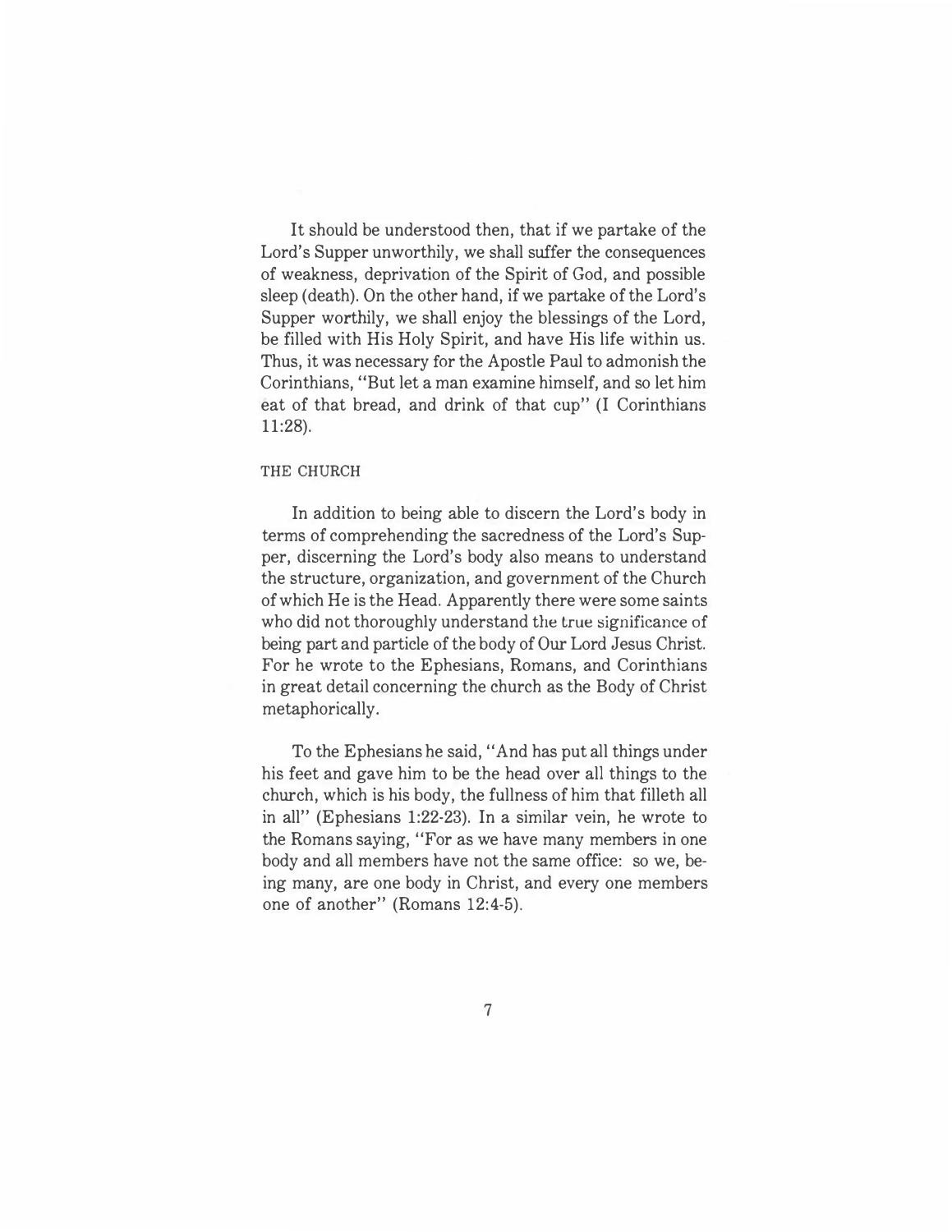Concerning the Church as the body of Christ, and the responsibilities of the members of the Church, Paul gave the Corinthians the following analogy:

For as the body is one, and hath many members, and all the members of that one body, being many, are one body: so also is Christ. For by one Spirit are we all baptized into one body, whether we be Jews or Gentiles, whether we be bond or free; and have been all made to drink into one Spirit. For the body is not one member, but many. If the foot shall say, Because I am not the hand, I am not of the body; Is it therefore, not of the body? And if the ear shall say, Because I am not the eye, I am not of the body; it is therefore not of the body? If the whole body were an eye, where were the hearing? If the whole were hearing, where were the smelling? But now God hath set the members every one of them in the body, as it hath pleased him. And if they were all one member, where were the body? But now are they many members, yet but one body. And the eye cannot say unto the hand, I have no need of thee: nor again the head to the feet, I have no need of you. Nay, much more those members of the body, which seem to be more feeble, are necessary: and those members of the body, which we think to be less honourable, upon these we bestow more abundant honour; and our uncomely parts have more abundant comeliness. For our comely parts have no need: but God hath tempered the body together, having given more abundant honour to that part which lacked: that there should be no schism in the body; but that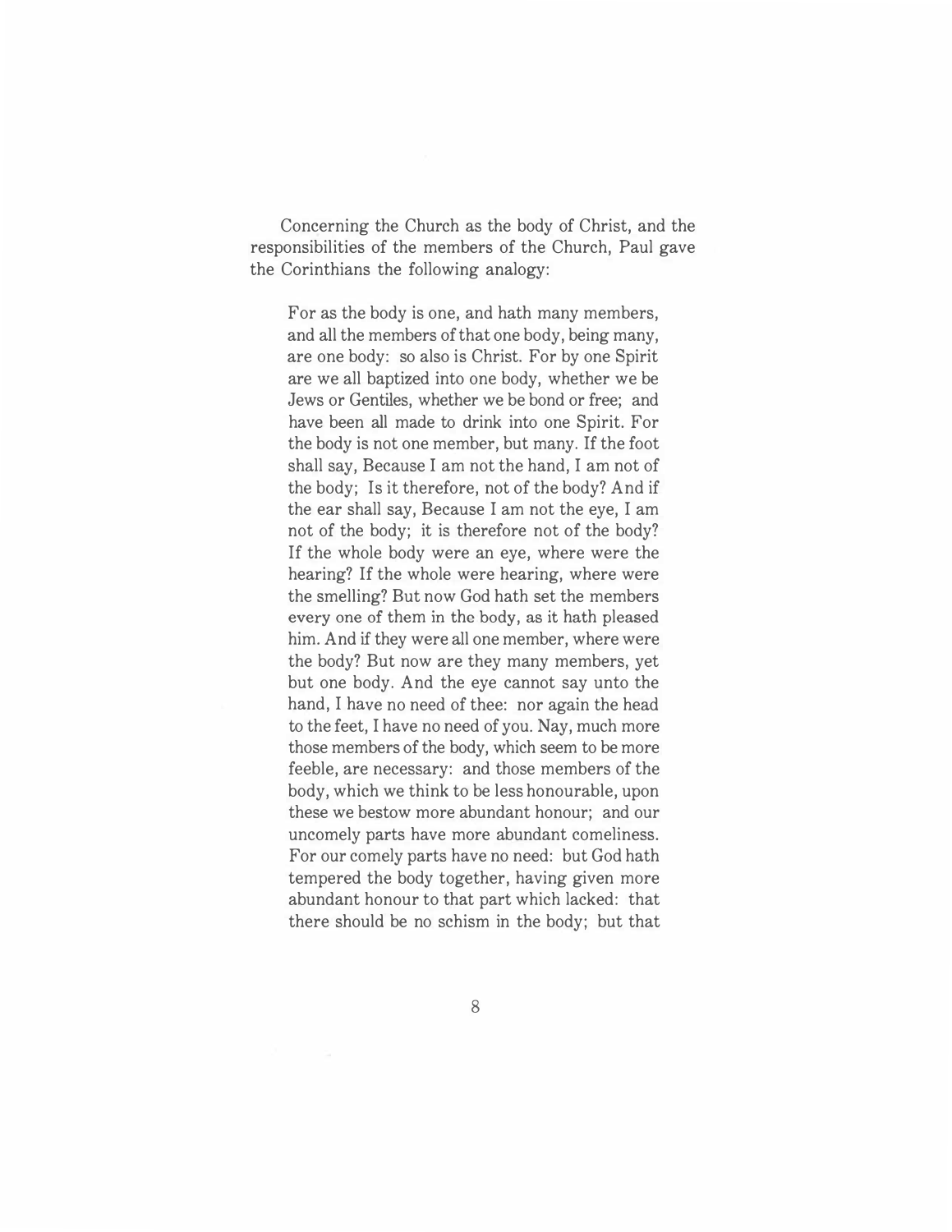the members should have the same care one for another. And whether one member suffer, all the members suffer with it; or one member be honoured, all the members rejoice with it. Now ye are the body of Christ, and members in particular (I Corinthians 12:12-27).

To the Ephesians he further explains the organization of the Church as the body of Christ:

There is one body, and one Spirit, even as ye are called in one hope of your calling; one Lord, one faith, one baptism, one God and Father of all, who is above all, and through all, and in you all. . . . And he gave some, apostles; and some, prophets; and some, evangelists; and some, pastors and teachers; for the perfecting of the saints, for the work of the ministry, for the edifying of the body of Christ: . . . That we henceforth be no more children, tossed to and fro, and carried about with every wind of doctrine, by the sleight of men, and cunning craftiness, whereby they lie in wait to deceive; But speaking the truth in love, may grow up into him in all things, which is the head, even Christ: From whom the whole body fitly joined together and compacted by that which every joint supplieth, according to the effectual working in the measure of every part, maketh increase of the body into the edifying of itself in love (Ephesians 4:4-6; 11,12,14-16).

The above scriptures sufficiently describe what the body of Christ is. It is His Church! And His Church is composed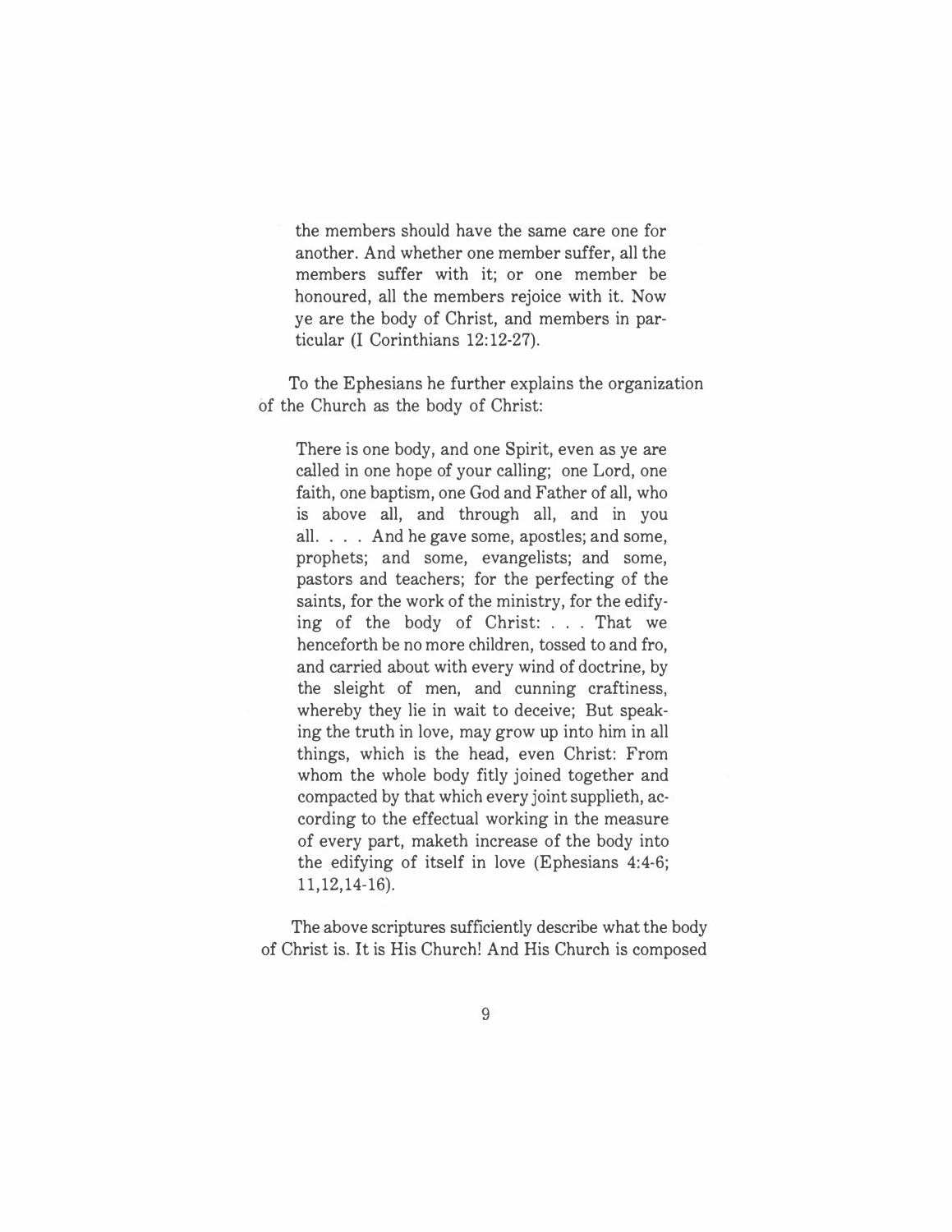of those persons who take upon them the name of Jesus Christ by faith, repentance, baptism, and the laying on of hands for the reception of the Holy Spirit.

## CLOSED COMMUNION

When people visit The Church of Jesus Christ and are told that the Lord's Supper which is going to be administered is only for baptized members, there is sometimes a negative reaction to this announcement. The question is often asked as to why we have *Closed Communion;* why do we prohibit people of other Christian persuasions from partaking of the Lord's Supper with us?

Closed communion is not a modern innovation. It originated with the Church in the Apostolic time, and thereafter for a long while. Paul, the apostle, made it very clear when he cautioned the Corinthian Saints to "examine themselves," lest by partaking of the body and blood of Jesus Christ unworthily they would bring damnation upon themselves. This because they did not *discern the Lord's body.* On Closed Communion, the historian Mosheim writes, "Neither those doing penance, nor those not yet baptized, were allowed to be present at the celebration of this (the Lord's Supper) ordinance (Mosheim's Ecclesiastical History, vol.I, p. 252). This historian confirms how strict the Church was to see that no one but baptized persons were permitted to partake of the Lord's Supper.

The disciples of Jesus Christ on this land of America went about-as the Book of Mormon states-baptizing many people; and as many as were baptized, their names were recorded among the people of the Church, that they might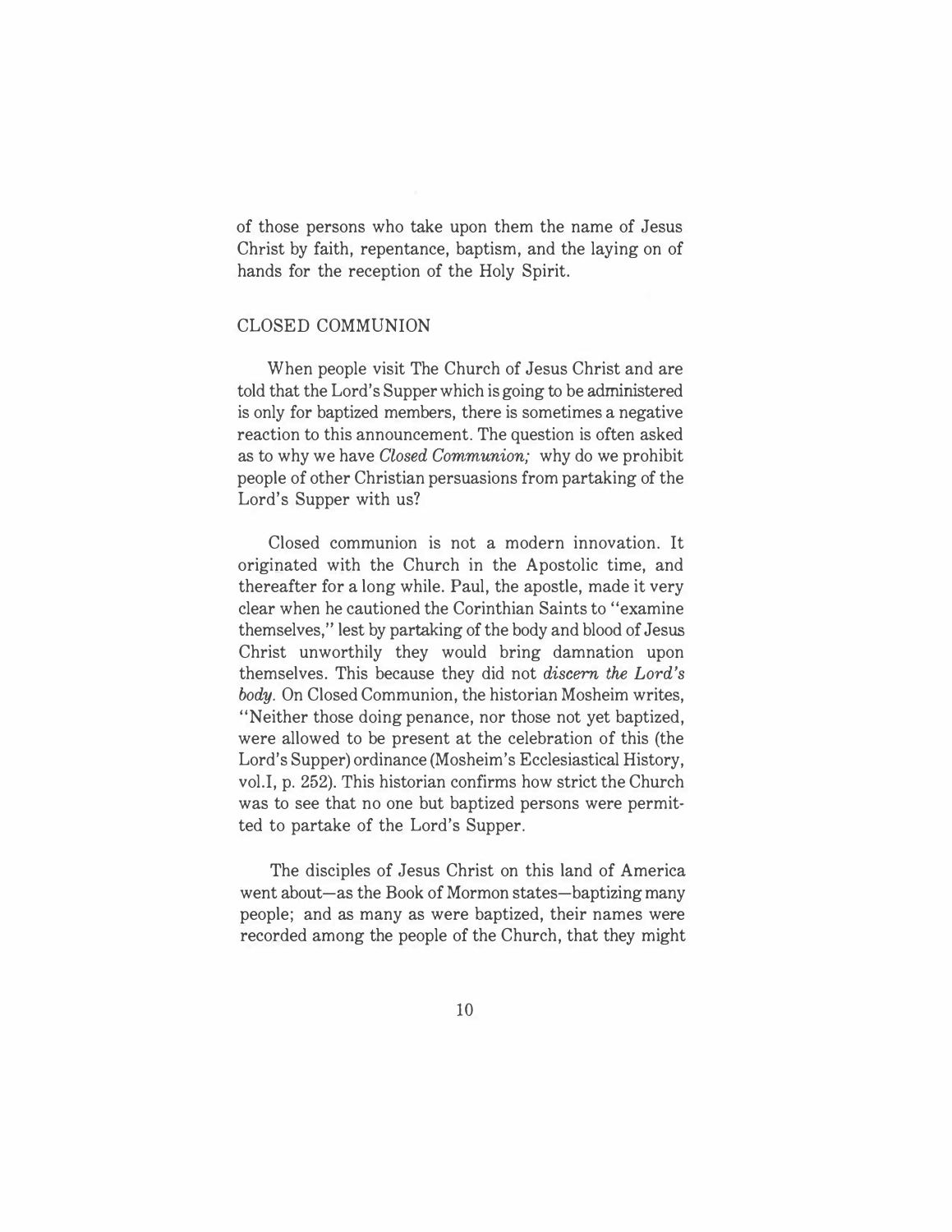be remembered and nourished by the good word of God. The Book of Mormon further states, "And they did meet together oft to partake of bread and wine, in remembrance of the Lord Jesus" (Moroni 6:6).

According to the words of Jesus Christ to the Nephites, none were to be administered the bread and wine-the Lord's Supper-unless they were baptized in His name. It is written, "And this shall ye always do to those who repent and are baptized in my name. . . " (III Nephi 18:11). On eating and drinking of His body and blood unworthily He said:

And now behold, this is the commandment which I give unto you, that ye shall not suffer any one knowingly to partake of my flesh and blood unworthily, when ye shall minister it; For whoso eateth and drinketh my flesh and blood unworthily eateth and drinketh damnation to his soul. (III Nephi 18:28-29).

Therefore, in light of the above scriptures, the Nephites, as well as the Saints in Palestine, had *Closed Communion.* 

The Church of Jesus Christ also believes that only those who are baptized in water (by immersion) and have had hands laid upon them for the reception of the Holy Spirit-by men who have divine authority given them by Jesus Christmay partake of the Lord's Supper. In partaking of the Lord's Supper, one is acknowledging the divinity of The Church of Jesus Christ restored in these last days, and as such, it is the official representative of His body.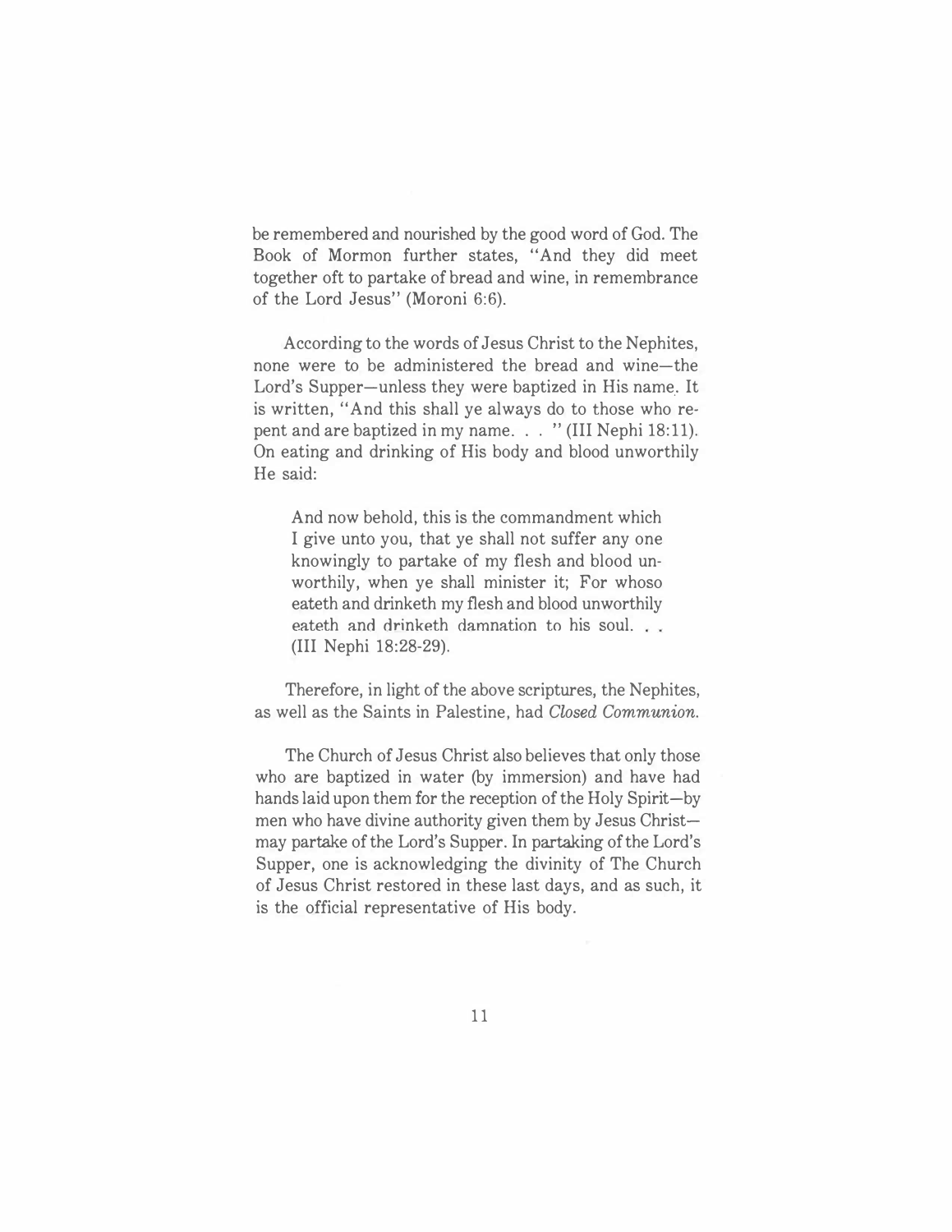Visitors to The Church of Jesus Christ, though they may be devout Christians, are asked to be indulgent with us when they are counseled to refrain from partaking of the Lord's Supper. The Church does not exclude visitors from the Sacrament for any ulterior motive. It merely does so because it adheres to the written word of God as recorded in the Bible and the Book of Mormon. The Church of Jesus Christ acknowledges the fact that its visitors may be living a life above reproach, nor does the Church cast any reflection whatsoever upon their goodness when it restricts the participation of the Lord's Supper to its members who have met all the qualifications and requirements as commanded in the Bible and the Book of Mormon.

#### LITTLE CHILDREN EXCLUDED

The Church of Jesus Christ excludes little children from the Lord's Supper because it believes that little children are alive in Christ, and need no baptism. It is written that Christ *blessed little children.* Nowhere in the Bible is there any indication that little children are to be baptized. The Book of Mormon is very plain on this matter. It is written:

Listen to the words of Christ, your Redeemer, your Lord and your God. Behold, I came into the world not to call the righteous but sinners to repentance; the whole need no physician, but they that are sick; wherefore, little children are whole, for they are not capable of committing sin; wherefore the curse of Adam is taken from them in me, that it hath no power over them; and the law of circumcision is done away in me. And after this manner did the Holy Ghost manifest the word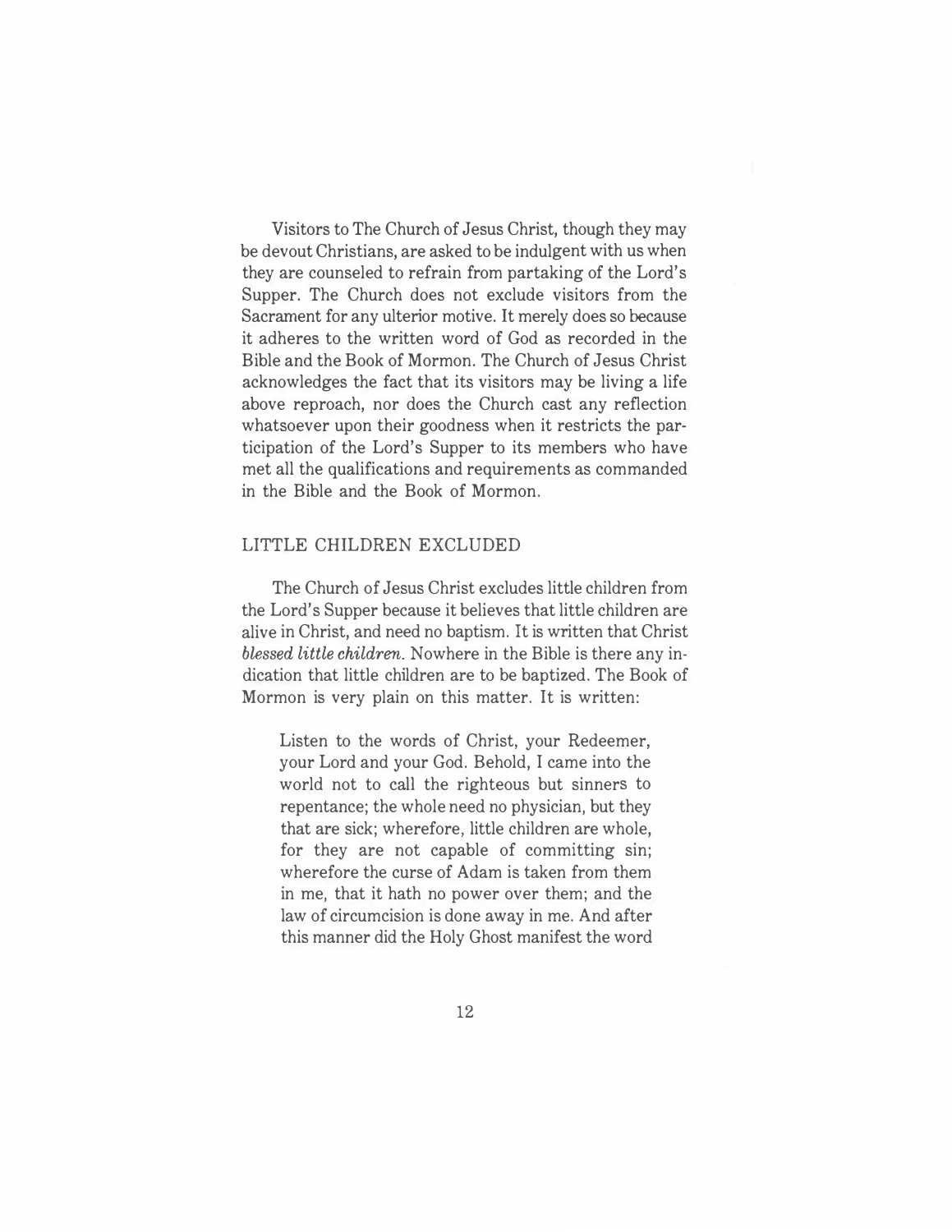of God unto me; wherefore, my beloved son, I know that it is solemn mockery before God, that ye should baptize little children. Behold, I say unto you that this thing shall ye teach-repentance and baptism unto those who are accountable and capable of committing sin; yea, teach parents that they must repent and be baptized, and humble themselves as their little children, and they shall all be saved with their little children. . . . But little children are alive in Christ, even from the foundation of the world. . . . Behold I say unto you, that he that supposeth that little children need baptism is in the gall of bitterness and in the bonds of iniquity; for he hath neither faith, hope, nor charity; wherefore, should he be cut off while in the thought, he must go down to hell. For awful is the wickedness to suppose that God saveth one child because of baptism, and the other must perish because he hath no baptism (Moroni 8:8-10, 12,14,15).

If little children need no baptism, and are alive in Christ, neither are they eligible to partake of the Lord's Supper; for eating bread in commemoration of His body, and the drinking of wine in commemoration of His blood, is a covenant that only those who are baptized in the name of Jesus Christ can make with God. That covenant is that they promise to *eat in remembrance of His body, and drink in remembrance of His blood,· and witness unto the Father that they are willing to take upon them the name of Jesus Christ, His Son, and keep His commandments.* Little children cannot make this kind of covenant with the Father, as they have no sin and have no need for repentance or baptism. Thus, only